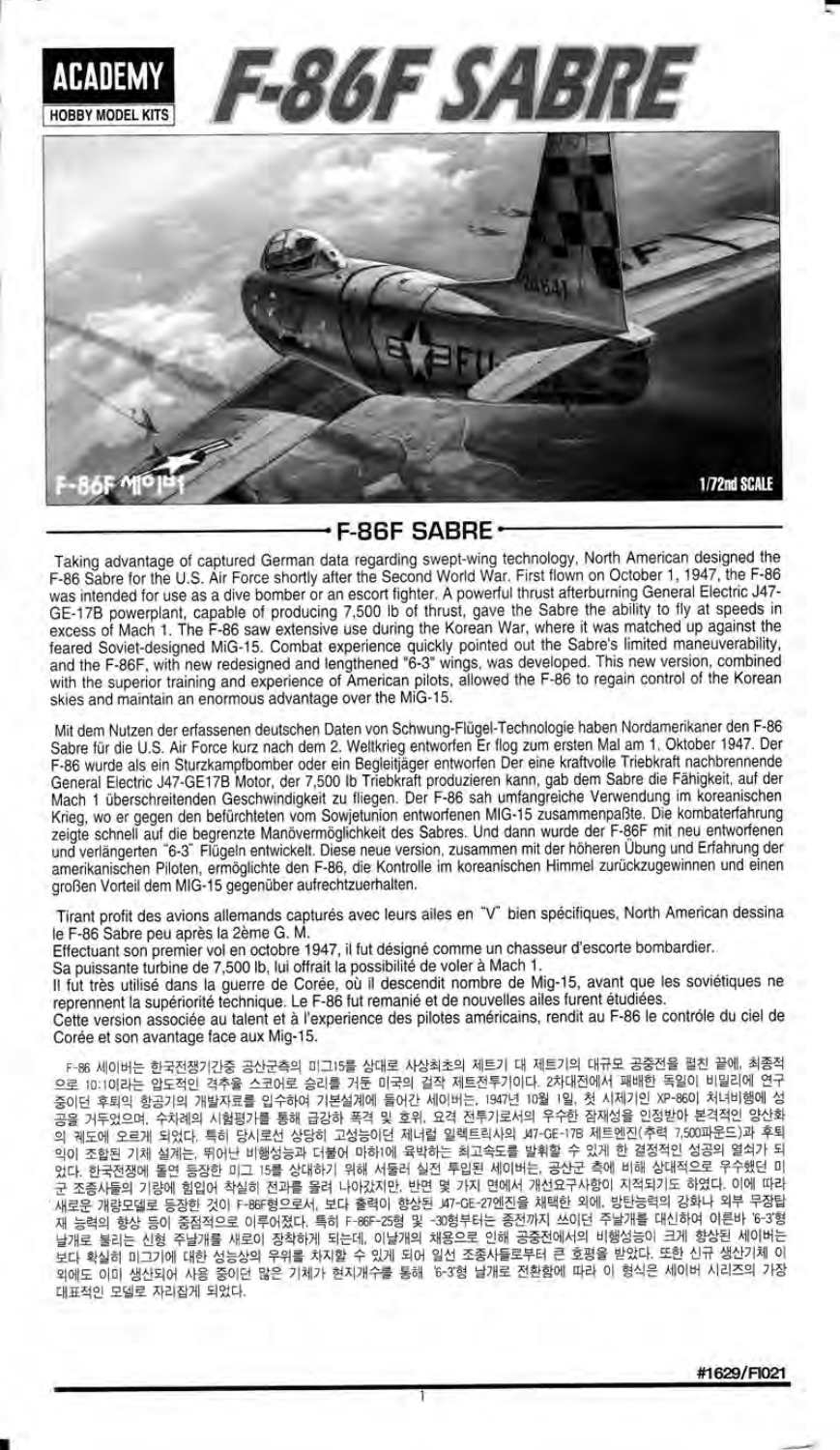#### <READ THIS BEFORE YOU BEGIN>

- Study the instructions before assembling.
- Check the fit of each piece before cementing into place. Do not use too much cement to join parts.
- Never use cement or paint near onen fame
- Open a window or make area well ventilated when cement
- or paint is in use.
- Tear up and throw away the empty plastic bags to avoid danger of suffocation for little children.

### <ALLGEMEINE HINWEISE>

- Die Anordnung der Bauteile ist aus den Zeichnungen der Anleitung ersichtlich.
- Die Teile vor dem Verkleben ungeleimt zusammenhalten, um ihren paßsitz zu prüfen.
- Klebstoff nicht zu dick aufragen.
- Kiebstoff und Farben niemals in der Nähe einer Flamme verwenden.
- Während der Bernalung mit Spritzpistale oder Pinsel für frische Luftzufuhr, z.B. öffnen des Fensters, sorgen
- Bausatz von kleinen Kindern fernhalten. Verhüten Sie, daß
- Kinder irgendwelche Bauteile in den Mund nehmen oder Plastiktüten über den Kopf ziehen.

## <ISEZ CE QUI SUIT AVANT DE COMMENCER LE MONTAGE>

- Etudier les schémas d'assemblage.
- Contrôler que chaque pièce soit bien conforme avant de la caller à sa place. - N'utilisez pas trop de colle pour réunir les pièces.
- Ne famais manipuler la colle ou peinture à proximité d'une flamme.
- Aérer solgneusement la pièce où vous peignez(ouvrir la fenétre).

- Après avoir sorti les pièces du sac en jocstique, déchirer le sac rifin déviter que les enfants ne le mettent sur la tête et ne s'étouffent.

#### (組み立てる前に)

- 超み立てる前に説明書をお読み下さい。
- 解品をランナーから切りはなす時は機型用ニッパーとカッターを使用します。
- 接着剤を少しなめに使うことがきれいに仕上げるこつです。
- 接着する前に部品を合わせて確かめます。
- 提着剤や塗料を使用する時はときどき窓を開けて換気に気をつけましょう。 組み立て後の郷品やビニール袋は小さな子供の手の届かない安全な所に保管して下さい。
- 조립하기 전에
- 
- -부품을 조립하기 전에 설명서를 잘 읽어본 후 조립한다. -부품을 자를 때에는 칼이나 니퍼로 깨끗이 잘라준다.
- 
- -접착제를 사용할 곳과 사용하지 않는 곳에 주의하고 너무 많이 바르지 않도록 하다. -접착하기 전에 부품을 맞추어 확인한 후 조립한다.
- -애나멜 페인트나 접착재를 사용할 때는 창문을 일어 환기를 시키고 화기를 멀리한다.
- 사용 후 남은 부품은 어린 아이들의 손에 닿지 않도록 잘 처리한다.













2





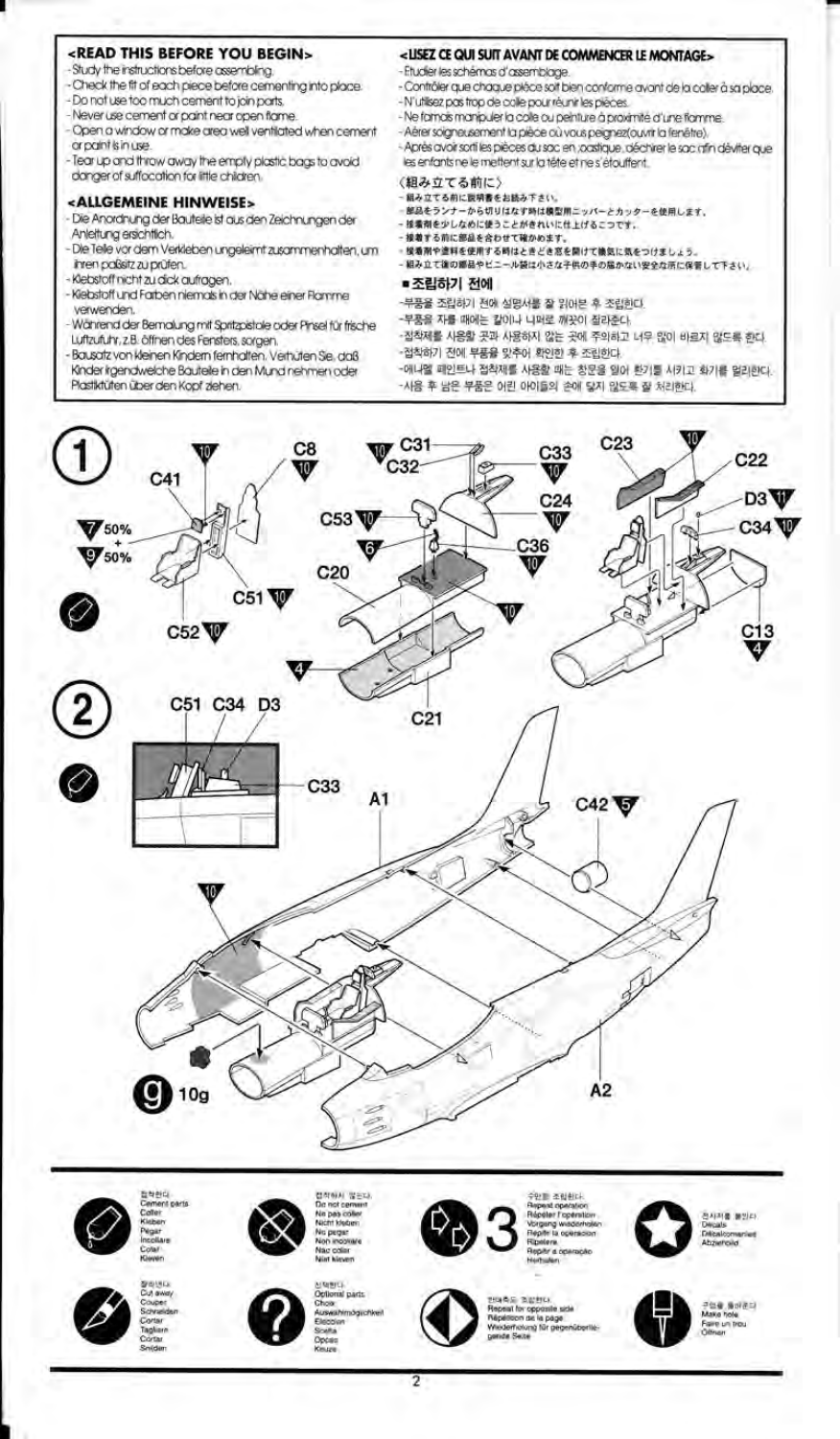



- 1



전사지 불이기 번호  $\mathbb{R}$ s de la lis

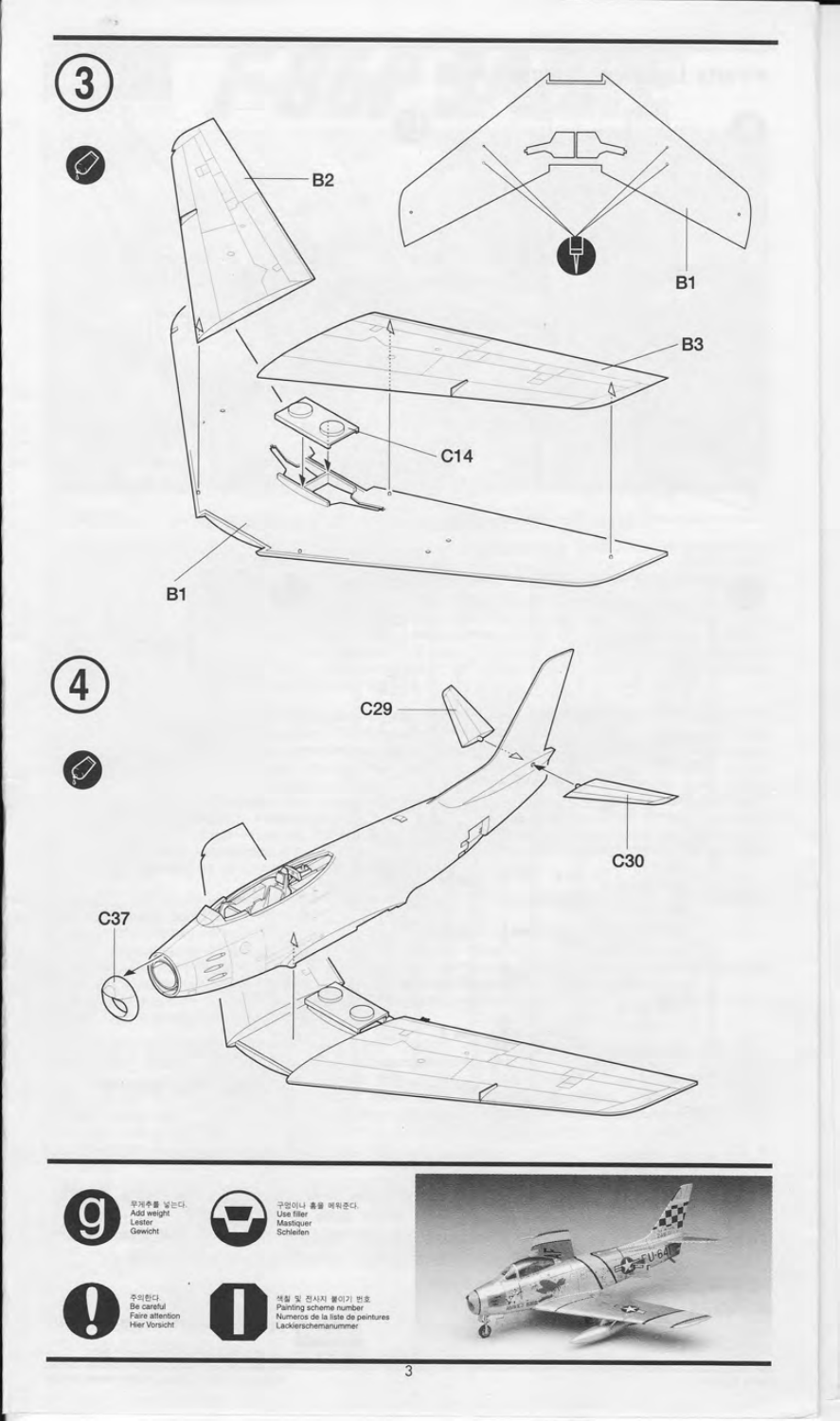| $\left(5\right)$ |                                     | D1            |        |              |                |                   |                    |                      | V                                                    |  |
|------------------|-------------------------------------|---------------|--------|--------------|----------------|-------------------|--------------------|----------------------|------------------------------------------------------|--|
| $\bullet$        |                                     |               |        | Dpen<br>열린상태 |                |                   |                    |                      | C40(C46)<br>v<br>$\overset{\mathrm{C1(C2)}}{\nabla}$ |  |
|                  |                                     |               |        | C35<br>D1    |                | 3                 |                    |                      |                                                      |  |
|                  | C43                                 |               |        |              | C <sub>2</sub> |                   |                    |                      |                                                      |  |
|                  | D4                                  |               |        |              |                |                   |                    |                      | C50                                                  |  |
| D <sub>2</sub>   |                                     |               |        |              |                |                   |                    | C1                   | 4                                                    |  |
|                  | $\overset{C47}{\blacktriangledown}$ |               |        |              |                |                   |                    |                      |                                                      |  |
|                  |                                     |               |        |              |                |                   |                    |                      |                                                      |  |
|                  |                                     |               |        |              |                |                   |                    |                      |                                                      |  |
| 6                | , C15<br>(C16)                      |               |        |              |                | C25(C26)          |                    |                      |                                                      |  |
| Ø                |                                     |               |        |              |                |                   | C27(C28)           | <b>©</b> 2           |                                                      |  |
|                  |                                     |               |        |              |                |                   | v                  |                      |                                                      |  |
|                  |                                     | $\Rightarrow$ |        | $\nabla$ C44 |                | 53                |                    |                      |                                                      |  |
|                  | $\nabla$ C38                        |               |        |              | C19            |                   |                    |                      |                                                      |  |
| <b>BLACK</b>     | <b>SCHWARZ</b>                      | <b>NOIR</b>   | ブラック   | 유광검정색        | 5              | <b>GUN METAL</b>  | <b>METALL-GRAU</b> | GRIS ACIER ガンメタル 건매탈 |                                                      |  |
| RED              | ROT                                 | <b>ROUGE</b>  | レッド    | 유광빨강색        | 6              | <b>FLAT BLACK</b> | <b>MATTSCHWARZ</b> | <b>NOIR MAT</b>      | <b>つや消しブラック 무관검정색</b>                                |  |
| <b>YELLOW</b>    | GELB                                | <b>JAUNE</b>  | $410-$ | 유광노랑색        |                | <b>FLAT RED</b>   | <b>MATTROT</b>     | <b>ROUGE MAT</b>     | つや消しレッド 早啓雪강색                                        |  |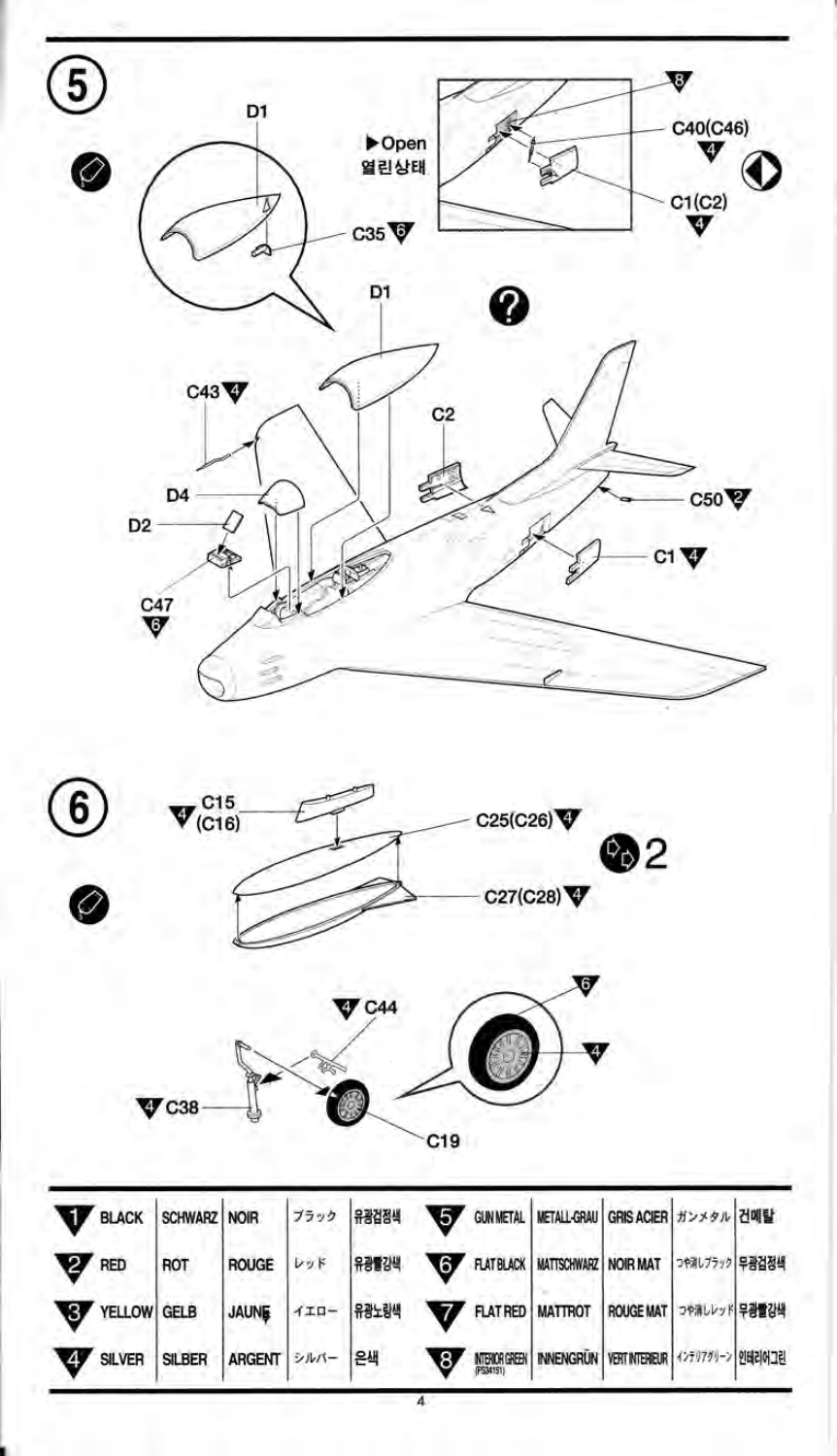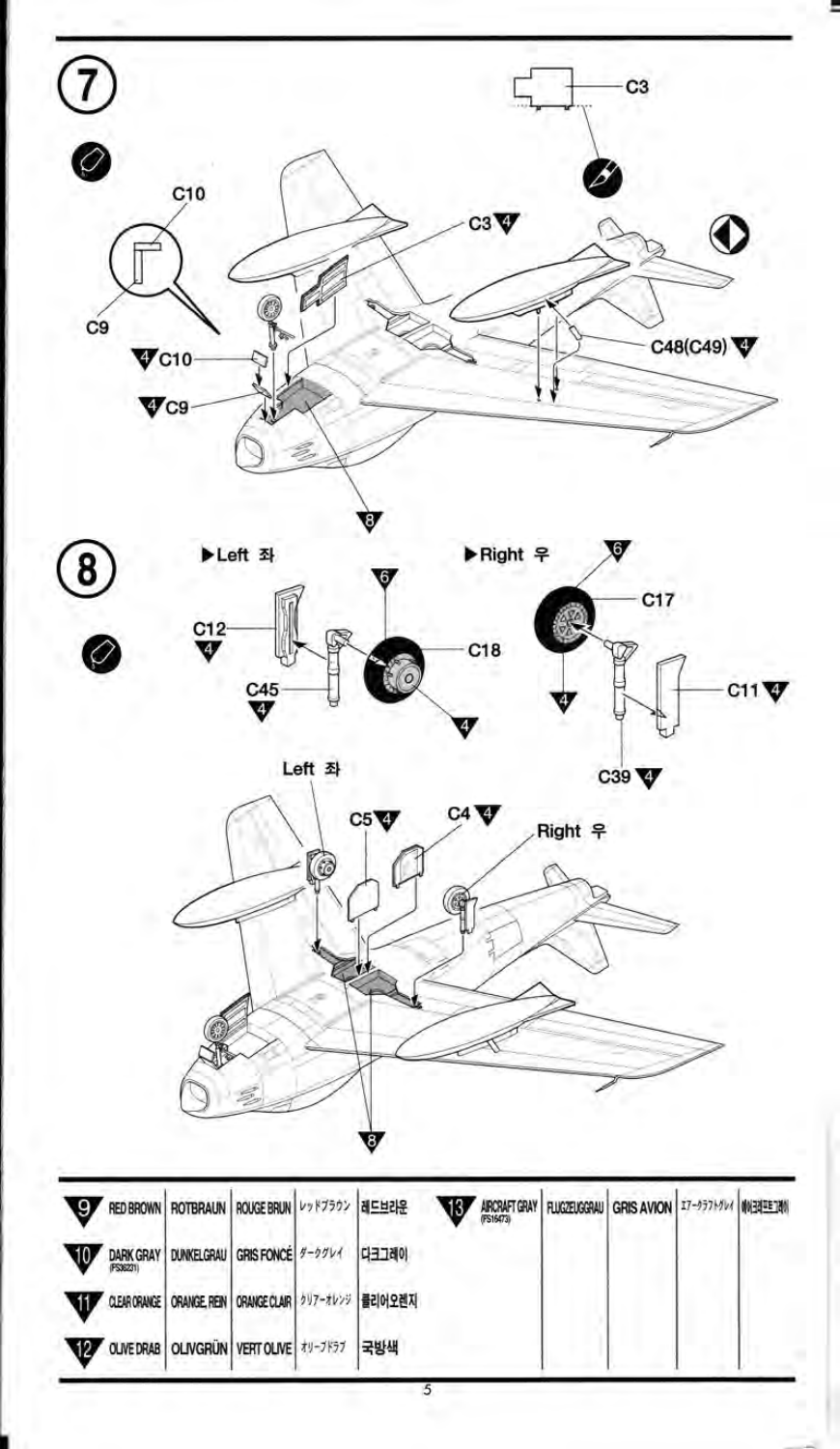# ■ Painting & Decal placement 색칠 및 전사지 불이기

F-86F-30(s/n 52-4641), Capt. Charles McSwain, 39th FIS/51st FIW, Suwon(K-13), Korea, 1953 F-86F-30(#52-4641), 제 51 전투요격비행단 제 39 전투요격비행대 소속 찰스 맥스웨인 대위 탑승기, 1953년 한국 수원기지

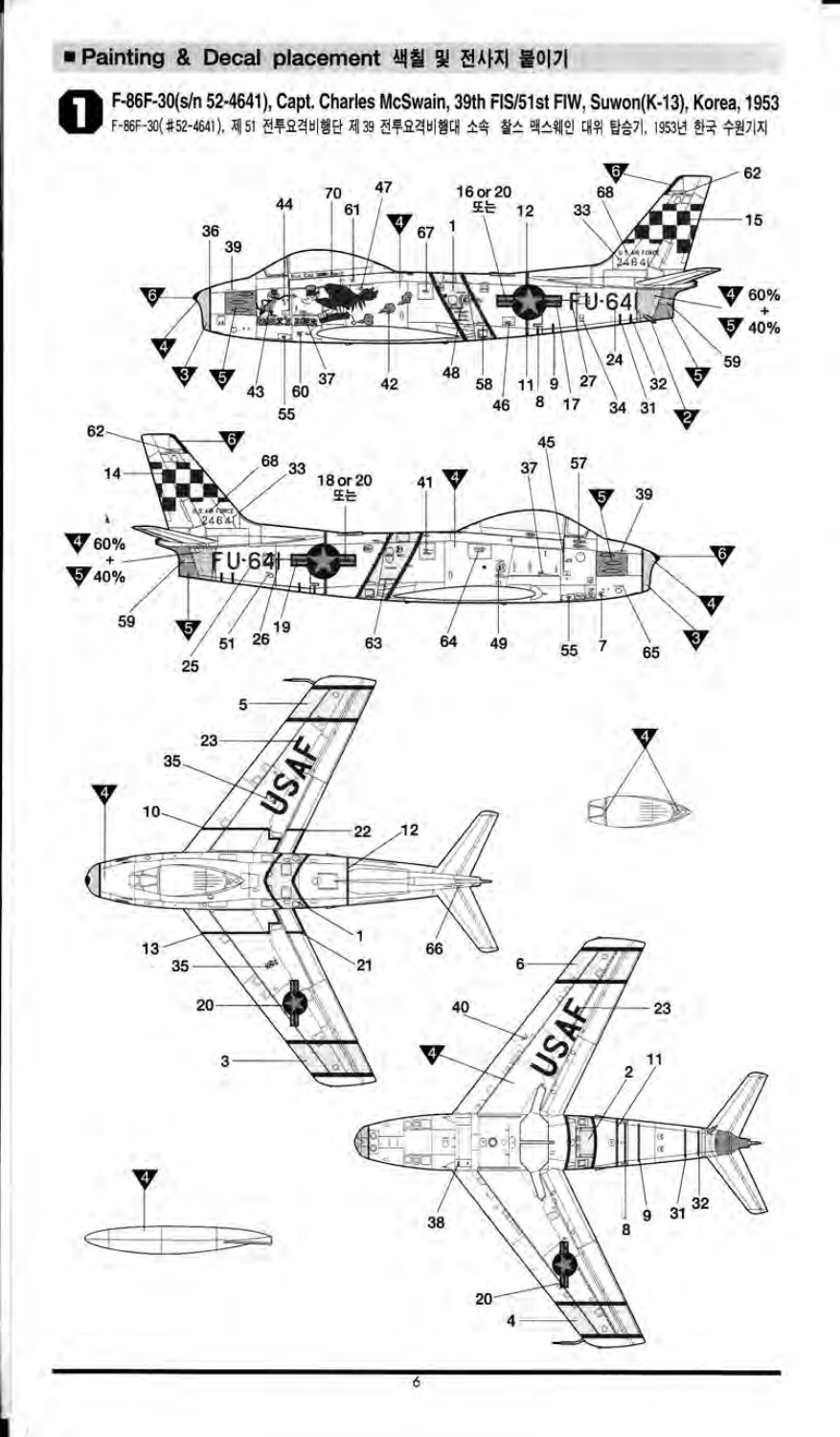F-86F(# 51-12958), Capt. Harold E. Fischer, 39th FIS/51st FIW, Korea, 1953 F-86F(#51-12958), 제 51 전투요격비행단 제 39 전투요격비행대 소속 해럴드 E.피셔 대위 탑승기, 1953년 한국 W or 20<br> $\pm\pm$ U.  $\sigma$ <sub>67</sub> **V** 60% **FU-958**  $740%$ G 58 46 G)